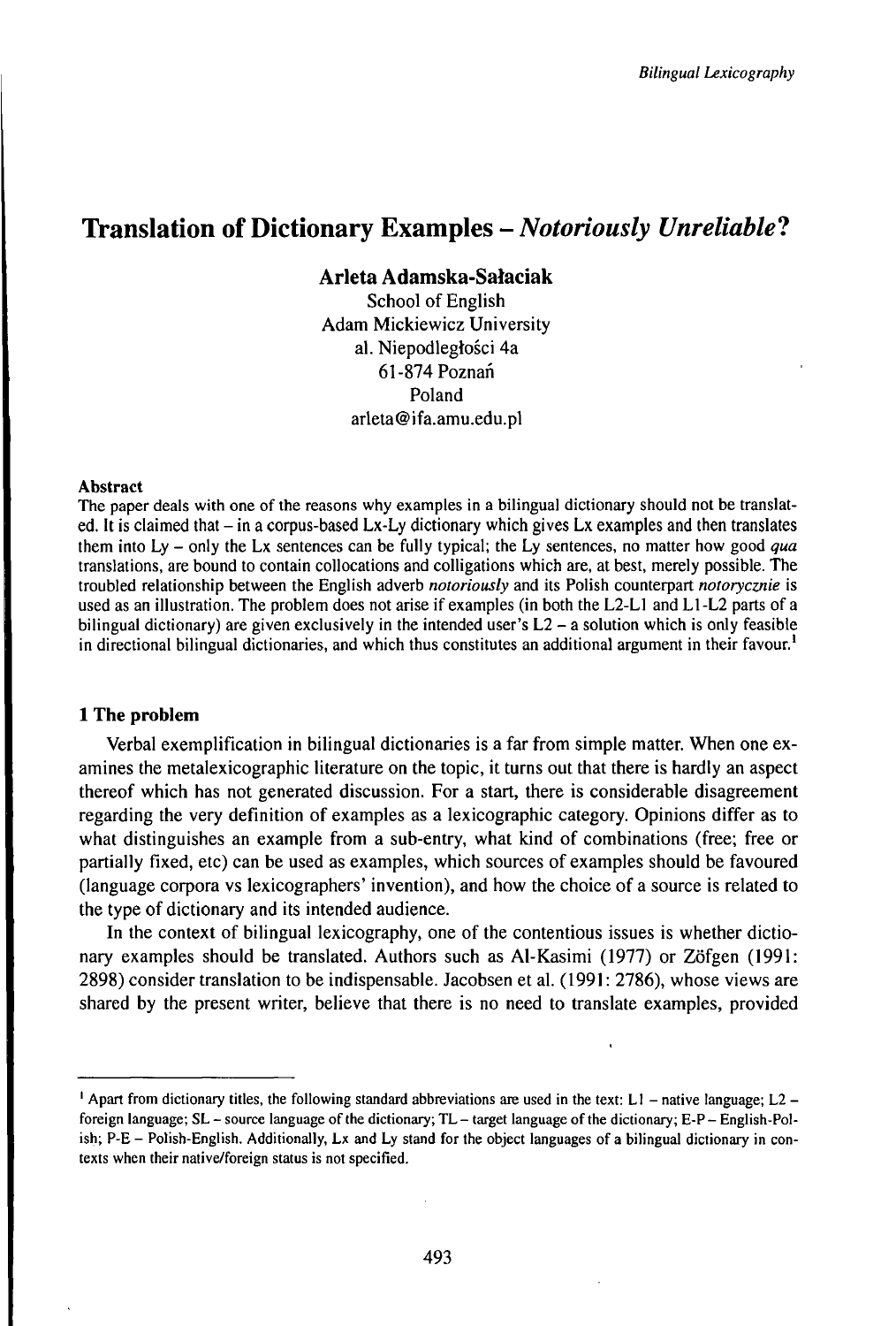these are 'chosen so as to pose no problems for anyone with a basic knowledge of the target language'; if a particular example has to be translated, 'it is probably because the information in it should not be given in a formal example at all, but in a sub-entry or a gloss' (Jacobsen et al. 1991: 2787).

# /./ *Examples in the source or target language?*

Significantly, those in favour of translation take it for granted that examples are always given in the source language: L2 in the L2-L1 part of the dictionary and L1 in the Ll-L2 part. By contrast, in Jacobsen et al.'s (1991) view, as in mine, examples in both parts of the dictionary should be given in the user's L2. One obvious reason is that it is not the task of a bilingual dictionary to show people how their native language is used; saving valuable space in a (printed) work of reference is another. However, if these arguments are disregarded, as they usually are, and if the decision is made to give SL examples in the Ll-L2 section of a bilingual dictionary, the examples must, of course, be translated into  $L2$  – otherwise they would serve no purpose at all.

# *1.2 Examples and (non)directionality*

# *1.2.1 When is translationjustified?*

Naturally, even in dictionaries whose examples are normally left untranslated, exception must be made for sentences or parts thereof which might be too difficult for the average user to interpret on their own.<sup>2</sup>

As far as systematic translation of all examples is concerned, I can see some justification for the practice in dictionaries targeted at beginners, e.g. at children with little or no dictionary-using experience. Consider the following two entries taken, respectively, from the Portuguese-English and the English-Portuguese section of LDE, a school dictionary for beginner and pre-intermediate Brazilian learners of English: $3$ 

funcionar <sup>v</sup> <sup>1</sup> (operar) to work: *0 elevador näo estáfuncionando.* The elevator isn't working. <sup>|</sup> *Como é quefunciona isso?* How does this work? 2 (abrir) to open: *O parque de diversöes näofunciona aos sábados.* The amusement park doesn't open on Saturdays. 3 (dar bom resultado) to work: *A minha idéa funcionou.* My idea worked.

funny *adj* (-nnier, -nniest) 1 engraçado: *I don't find his jokes funny at all.* Não acho as piadas dele nem um pouco engraçadas. 2 esquisito, estranho: *lt'sfunny Brian didn't come.* E estranho que Brian näo tenha vindo. *There's something funny going on here*. Há algo estranho acontecendo aqui.

The examples in these entries take up twice as much room as they would without the L1 text. However, it can be argued that they give the young learner a sense of security: no effort

<sup>2</sup> This point is further illustrated in section 3.

<sup>&</sup>lt;sup>3</sup> Information on pronunciation has been omitted from all dictionary entries quoted in this paper.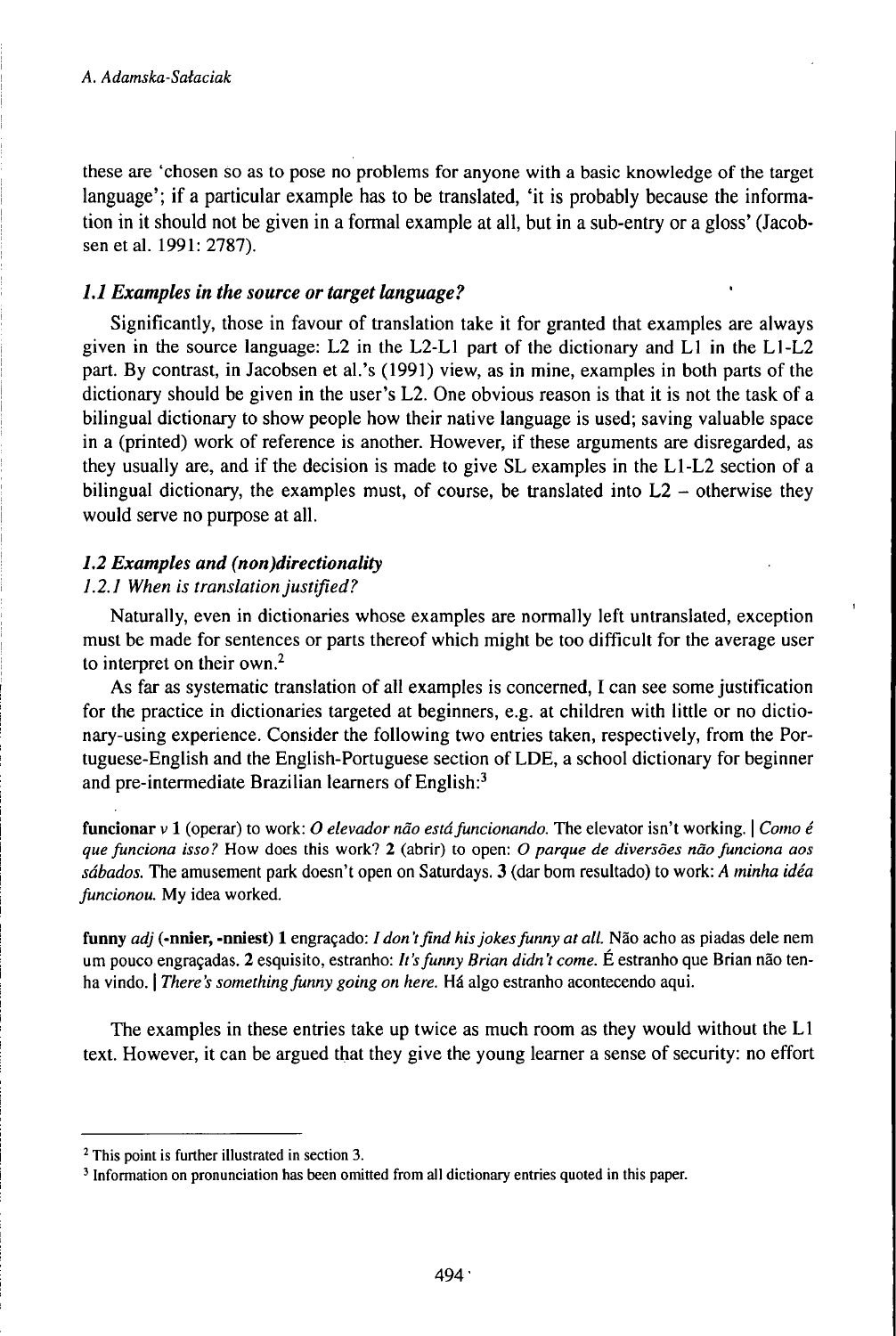is required to interpret the L2 sentences, their meaning being made explicit by the L1 sentences which introduce or follow them. Except, of course, that when a Brazilian learner consults the Portuguese-English section of LDE because they want to produce an English sentence of their own, they will have to draw analogies from the English translations of Portuguese examples - <sup>a</sup> process not much different from making generalisations on the basis of English examples alone.

Still, authors of dictionaries such as LDE clearly have a choice: in the L1-L2 section they can give either L2 examples alone or L1 examples plus their L2 translations; in the L2-L1 section they can give L2 examples either with or without translations into L1. The choice is possible thanks to the fact that LDE is a directional dictionary, where by a directional Lx-Ly, Ly-Lx dictionary we mean a dictionary explicitly addressed either to native speakers of Lx or to native speakers of Ly.

A nondirectional dictionary, by contrast, is meant to serve native speakers of Lx and native speakers of Ly at the same time.<sup>4</sup> Authors of nondirectional dictionaries are in a less comfortable position in that they do not have a choice: the examples they give in both the Lx-Ly and the Ly-Lx sections of their dictionaries must be source-language (SL) syntagms accompanied by their target-language (TL) translations. This follows from the nature of the reference work at issue. Since the purpose of a nondirectional dictionary is to assist speakers of both the source and the target language, a technique of exemplification is required which ensures that the examples provided will be maximally useful to both groups of users (who, depending on their native language, will be more interested either in the SL sentences and phrases or in their TL translations).

### *1.2.2 The typicality requirement*

Unfortunately, catering to both groups of users simultaneously comes at a price. In addition to swallowing up space, this way of presentation necessarily results in diminished credibility of the target-language material. A user consulting a contemporary dictionary has the right to expect examples which are as real (authentic) as possible. In practice, this means that the examples should be based on data extracted from a representative corpus of the foreign language, a corpus recording fragments of spoken and written texts which have been produced by native speakers of the language in question for the purposes of real-life communication. But in a dictionary which gives SL examples accompanied by their TL translations it is only the former that can be taken from a corpus; the latter, no matter how good *qua* translations, will never be more that just that. Given the nature of lexicographic translation  $-$  in particular, the requirement that the SL syntagmatic stretches and their suggested TL counterparts should be as close as possible in all imaginable respects, i.e. not just semantically, but also structurally - <sup>a</sup> certain proportion of not-quite-typical TL sentences is unavoidable.

<sup>4</sup> The terms *unidirectional* or *monodirectional* (for our *directionat)* and *bidirectional* (for our *nondirectionat)* are also used in the literature.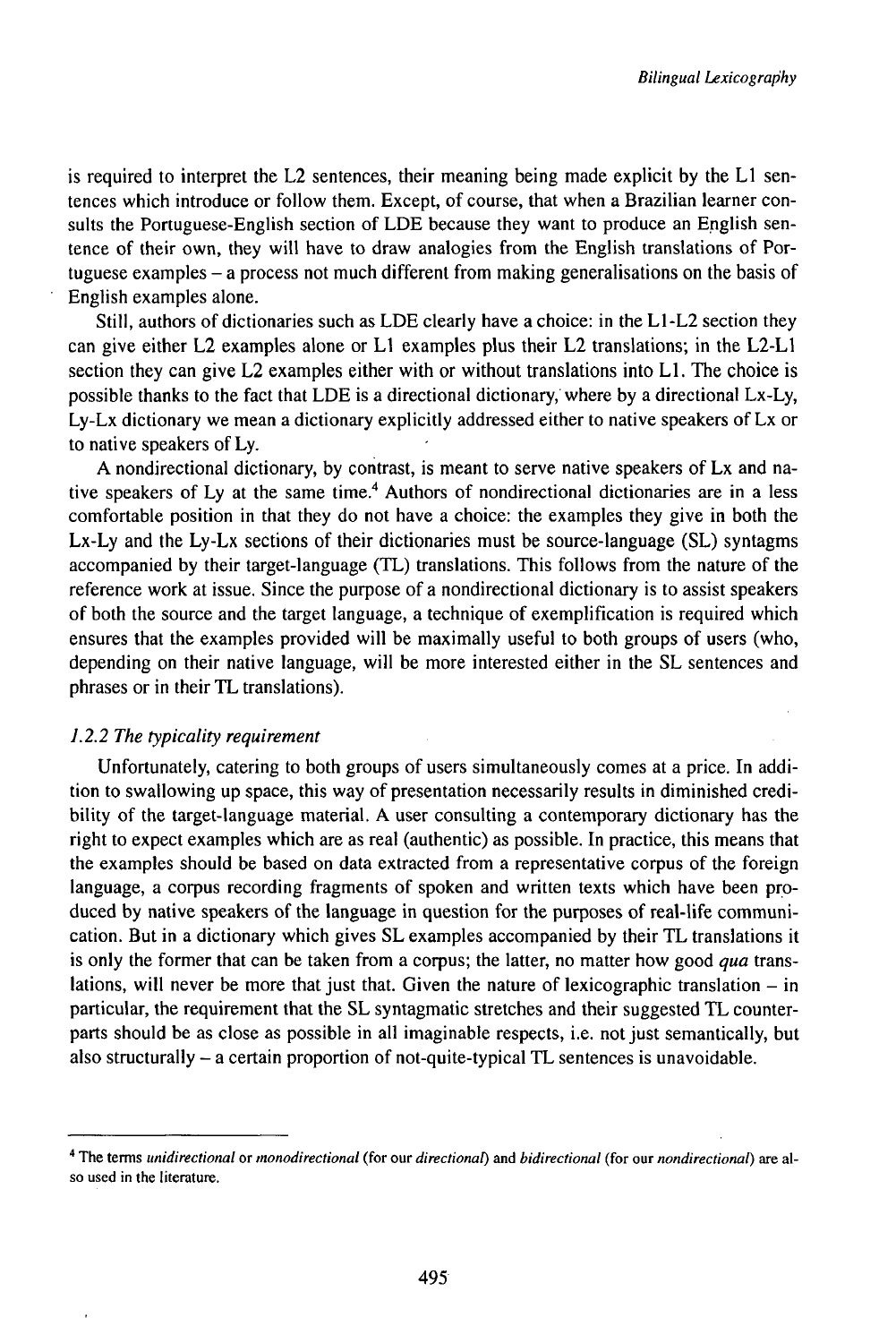This may not be a major problem for native speakers of the target language, who will (perhaps) automatically register any unidiomaticity and/or oddness, and proceed to make the necessary adjustments. It is, however, a problem for native speakers of the source language, who cannot be assumed to have recourse to intuitions regarding the foreign language, and who therefore should be presented with typical TL sentences to begin with, rather than with sentences which are merely possible.

The typicality of an example implies, among other things, that the patterns of co-occurrence it contains should be typical. This is easier said than done. As noted by Sinclair (1991: 103),

[a] complete set of typical instances should exemplify the dominant structural patterns of the language without recourse to abstraction, or indeed to generalization. The mass of instances each contain just a small element of typicality, but a few contain several typical features. In such circumstances, although it may sound paradoxical, examples which are typical are rather uncommon  $(...)$ 

Given the admission (by one of the leading promoters of corpora in lexicography!) that typical examples are hard enough to find in a corpus of a particular language, I think it is unrealistic to expect them to emerge effortlessly from lexicographers' translations of syntagms originally produced in another language.

# **2 An illustration**

In order to see more clearly what the problem is, let us look at a couple of entries from a recently published pair of dictionaries: a Polish-English and an English-Polish one (henceforth PWNOP and PWNOE). Our purpose will be to compare the treatment by those dictionaries of a pair of etymologically related adverbs: Polish *notorycznie* and English *notoriousiy-*

### *2.1 The treatment* **o/notorycznie** *in PWNOP*

First, consider the following entry for Polish *notorycznie,:*

# **notorycznie** *adv.* notoriously; ~ sig **spóźnia** he's notoriously late; ~ **sie upija** he's a notorious drinker

The English equivalent following the Polish lemma clearly indicates the PWNOP lexicographer's belief in the cognitive equivalence of the Polish adverb *notorycznie* and the English adverb *notoriously,<sup>5</sup>* a belief which is further illustrated by the first example and its translation. Next, another Polish example of the use of the lemma is given, but this one is

<sup>5</sup> Three levels of equivalence are distinguished here: *cognitive* (also called *semantic, systemic, conceptual, decontextualised, orprototypical* in the literature), *translational (insertable), andfunctional (situational).* The terms denoting the first vs the second type should be self-explanatory. The main distinction between the second and the third type is that in translational equivalence the equivalent must be the same part of speech as the lemma. A detailed discussion can be found in Adamska-Sataciak (2006: Chapter Three).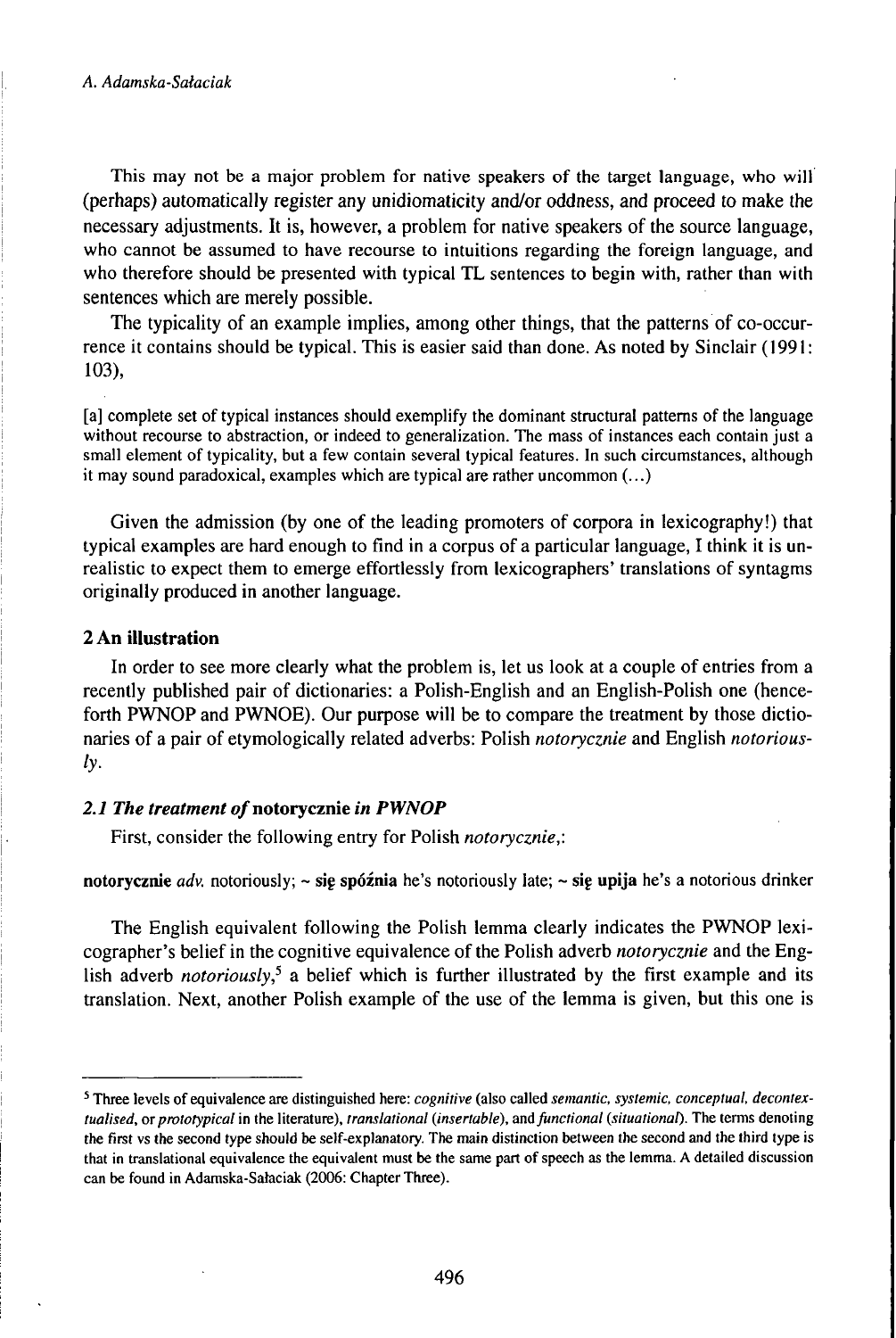translated using the English adjective *notorious* rather than the expected adverb. As we shall see, the treatment of the second example thus shows a degree of linguistic sensitivity on the part of the lexicographer.

But first, what can be said about the examples themselves and about their potential to help, respectively, the English-speaking and the Polish-speaking users of the dictionary? According to monolingual dictionaries of Polish, *notorycznie* typically collocates with verbs such as *spóźniać się* "be late", *kłamać* "lie", or *upijać się* "get drunk". This is confirmed by the 70-million-word sample of the largest corpus of Polish,<sup>6</sup> where 22 of the 25 instances of *notorycznie* are combinations with verbs or verb phrases (e.g. *mylić* "confuse", *mylić się* "be wrong", *spóźniać się* "be late", *łamać prawo* "break the law", *łupić* "rip off, *nie płacić podatków* "not pay taxes", *parkować na zakazach* "park illegally", *sięgać po kieliszek* "hit the bottle", *blokować wyjazd* "block the exit"). The PWNOP entry is thus faultless with regard to the way it exemplifies Polish, which makes it a reliable source of information for the English-speaking users of the dictionary.

Things do not look so good for speakers of Polish (who, incidentally, constitute a vast majority of the PWNOP usership). The typical collocates of *notoriously* are adjectives, the most frequent among them being *difficult, bad,* and *unreliable,* with, respectively, 7, 3, and 5 out of the 74 instances in the 40-million-word Longman Spoken and Written English Corpus (henceforth LSWEC),<sup>7</sup> or 309,000, 64,000, and 48,900 Google hits.<sup>8</sup> By comparison, Google shows a mere 3,430 hits for *notoriously late,* and only 940 for *notorious drinker.* Hence, what we find in the English translations of Polish examples given by PWNOP are possible, but not the most typical uses of *notoriously.*

# *2.2 The treatment of***notoriously** *in PWNOE*

The entry for *notoriously* in the English-Polish part of the same dictionary looks as follows:

**notoriously** *adv.* **he's - lazy/stupid** jest znany z lenistwa/głupoty; **he drinks** <sup>~</sup> on notorycznie siç upija; **it's** - **difficult** wiadomo, że to bardzo trudne

It is evident that the author of the PWNOP entry quoted earlier must either have failed to consult the PWNOE entry or disregarded the results of the consultation.<sup>9</sup> The content of the PWNOE entry implies that *notorycznie* cannot be regarded as a cognitive equivalent of *notoriously;* one can only guess that the lexicographer assumed the two lexemes to be false friends. What is more, no cognitive equivalent of *notoriously* is suggested at all.

<sup>&</sup>lt;sup>6</sup> 300 million words (for details, see http://korpus.pl).

<sup>7</sup> The Longman Spoken and Written English Corpus, best known for its use in Biber et al. (1999), was consulted in the preparation of LSW, a learners' dictionary of Polish which <sup>I</sup> have co-authored. <sup>I</sup> am grateful to Pearson Education Limited for letting me use the corpus for my research.

<sup>8</sup> All searches were conducted on <sup>11</sup> May 2005.

<sup>&</sup>lt;sup>9</sup> Published two years later than PWNOE, PWNOP is supposed to be its exact counterpart.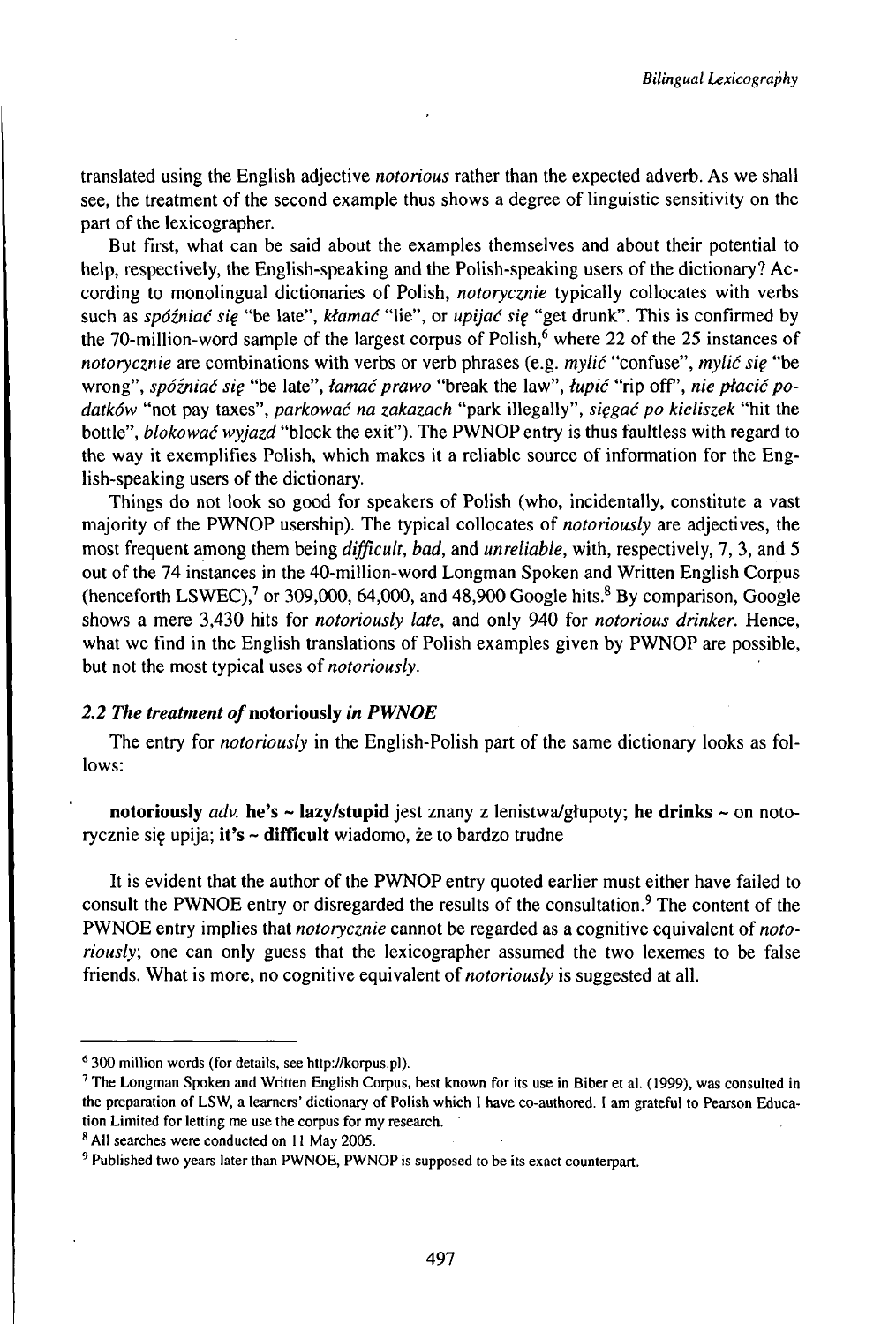#### *A. Adamska-Sałaciak*

This is tantamount to throwing the baby out with the bathwater. Although *notoriously* and *notorycznie* clearly differ in terms of their colligation patterns,<sup>10</sup> and are therefore not automatically substitutable in translation, they nevertheless have far too much ih common to be denied the status of equivalents. In addition to etymology, they share the same (negative) semantic prosody,<sup>11</sup> and can sometimes  $-$  as correctly shown in the PWNOP entry quoted in 2.1 - function as situational equivalents. Moreover, <sup>a</sup> speaker bilingual in English and Polish, when asked to translate *notorycznie* (or *notoriously),* will no doubt answer: *notoriously* (or *notorycznie),* as this is what immediately comes to mind. If we allow, as I think we should, for bilingual speakers' intuitions as (one type of) evidence in bilingual lexicography, then the two adverbs must be treated as cognitive equivalents.

Coming back to the PWNOE entry, since the lexicographer did not suggest any decontextualised equivalent for the lemma, they had to resort to one of the repair strategies used in situations of nonequivalence, namely, extending the syntagmatic scope of the SL unit so that interlingual equivalence can be reached at the phrase/sentence level. Of the three longer syntagms given in the PWNOE entry, only one has been translated using *notorycznie.* Ironically, it is precisely this Polish sentence *(on notorycznie się upija)* which, according to the PWNOP entry quoted earlier - an entry, as will be remembered, consonant with corpus data - does not correspond to an English sentence with *notoriously.*

Further, it seems obvious that examples in an English-Polish dictionary which, like PWNOE, is based on a corpus, should come from that corpus. Examining the relevant co-occurrence patterns, we find that two of the three sentences given by PWNOE do agree with what we find in corpora but one does not. The phrase *it's notoriously difficult* is a perfect choice in the light of the LSWEC and Google data cited earlier. The collocations in *he's notoriously lazy/stupid,* although not overwhelmingly frequent, are definitely possible: neither appears in LSWEC, but there are 769 Google hits for *notoriously lazy* and 5,260 for *notoriously stupid.* Most importantly, *notoriously* is here presented as co-occurring with adjectives, so the lexicographer certainly got the colligation right. The remaining sentence is highly untypical: searched for the strings *drink notoriously, drinks notoriously, drank notoriously,* Google shows fewer than 5 instances that might qualify. The inevitable conclusion is that *he drinks notoriously* could not have been derived from an English corpus. The lexicographer's reason for including it in the PWNOE entry must have been an attempt to show at least one context in which *notoriously* corresponded to *notorycznie.* Unfortunately, the context chosen has turned out to be wrong.

<sup>&</sup>lt;sup>10</sup> It should, perhaps, be stressed that this is a fact about the behaviour of this particular pair of adverbs, not an instance of systematic contrast between the two languages (i.e. one involving differences in the behaviour of Polish and English adverbs in general).

<sup>&</sup>lt;sup>11</sup> The notion is taken from Louw (1993). In view of Whitsitt's (2005) thought-provoking critique of the concept of semantic prosody, it might be safer to replace it by the time-honoured concept of connotation. Either way, the argument being made remains unaffected.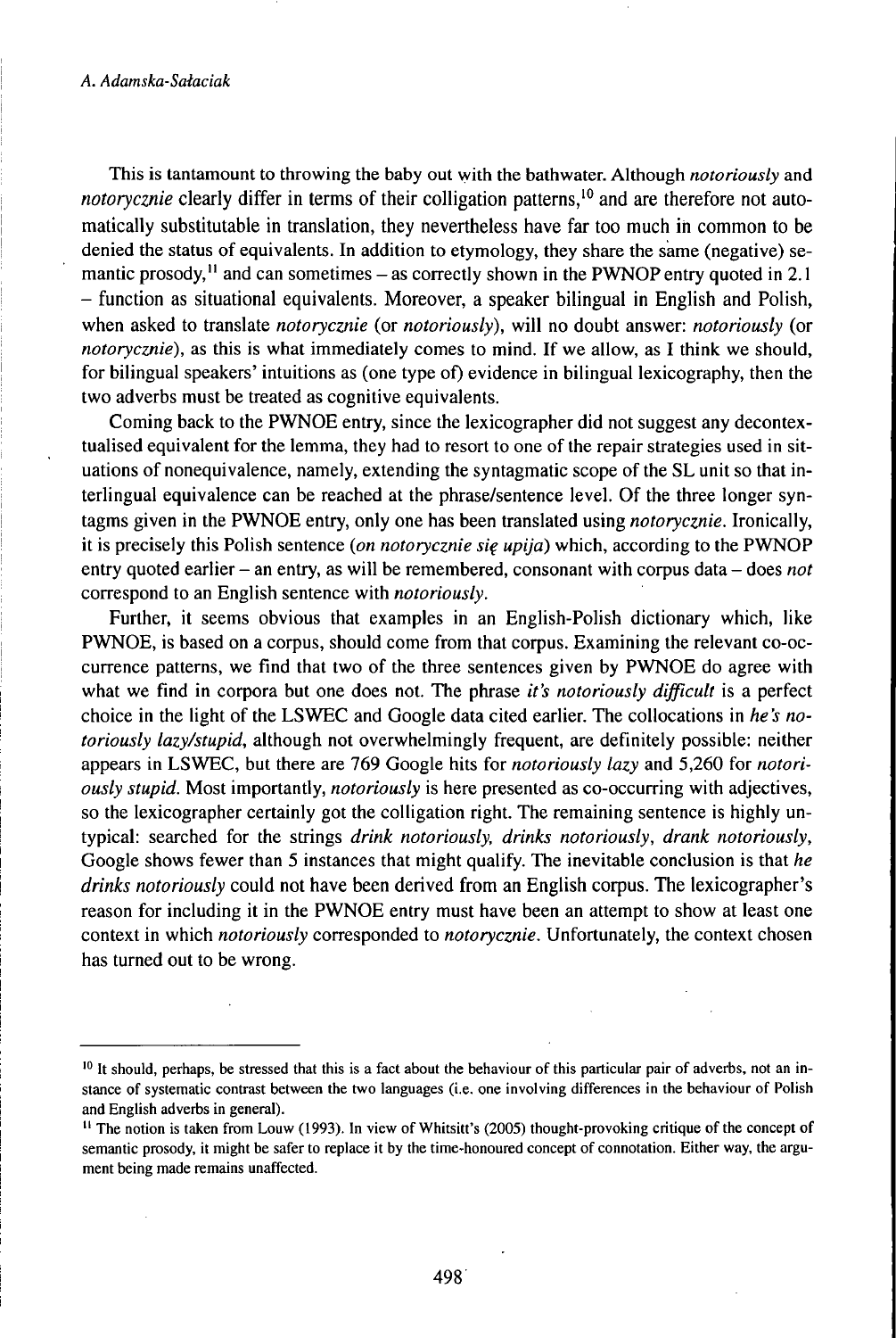# 3 A solution

The previous section has, I hope, demonstrated that giving SL examples and providing them with TL translations - which is <sup>a</sup> necessary consequence of <sup>a</sup> dictionary's nondirectionality  $-$  generates a basically insoluble problem: there is no way of providing only typical, authentic examples simultaneously (i.e. in the same entry) for both the lemma and the equiva $lent(s)$ .

In a directional dictionary, things are incomparably easier. Since in a reference work addressed to Poles the authenticity/typicality of the Polish material is less important than that of the English, in both the English-Polish and the Polish-English part of the dictionary one can offer as examples corpus-based English sentences, thereby always illustrating L2: the lemma in the English-Polish part, and the equivalent in the Polish-English part. In particularly difficult cases, for instance when there are differences in co-occurrence patterns such as those illustrated by *notoriously* and *notorycznie,* the examples can additionally be supplied with their L1 translations. Note that this does not run counter to this paper's argument against translation: since the examples are authentic L2 sentences, the fact that the resulting translations are not themselves authentic L1 sentences is of less consequence for the native speaker of L1.

Accordingly, the relevant entries in a directional English-Polish-English dictionary for Poles might look something like this:<sup>12</sup>

### E-P

notoriously *adv.* notorycznie; it is ~ difficult to predict the costs przewidywanie kosztów notorycznie nastręcza trudności; long-term weather predictions are  $\sim$  unreliable długoterminowe prognozy pogody notorycznie zawodzą; she had <sup>~</sup> poor organizational skills było powszechnie wiadomo, że brakjej zdolności organizacyjnych

### P-E

notorycznie *adv.* notoriously; it is notoriously difficult to predict the costs przewidywanie kosztów notorycznie nastręcza trudności; long-term weather predictions are notoriously unreliable długoterminowe prognozy pogody notorycznie zawodzą; she had notoriously poor organizational skills było powszechnie wiadomo, że brakjej zdolności organizacyjnych

The central collocations in the above sentences have not been translated word for word: in the first two cases, Polish verb phrases have been used as collocates *oinotorycznie* where English has adjectives as collocates of *notoriously.* The careful user should thus see that, although some sentences containing *notoriously* can be translated with the help of *notorycznie,* structural modifications are needed to make this possible. The last example shows that there are also cases where a sentence containing *notoriously* cannot be translated using *notorycznie. Notorycznie* is thus presented as a cognitive and, on occasion, a situational equivalent of *notoriously,* but not as its translational (insertable) equivalent.

<sup>&</sup>lt;sup>12</sup> For the sake of simplicity, identical examples (all based on sentences found in LSWEC) have been given in both entries.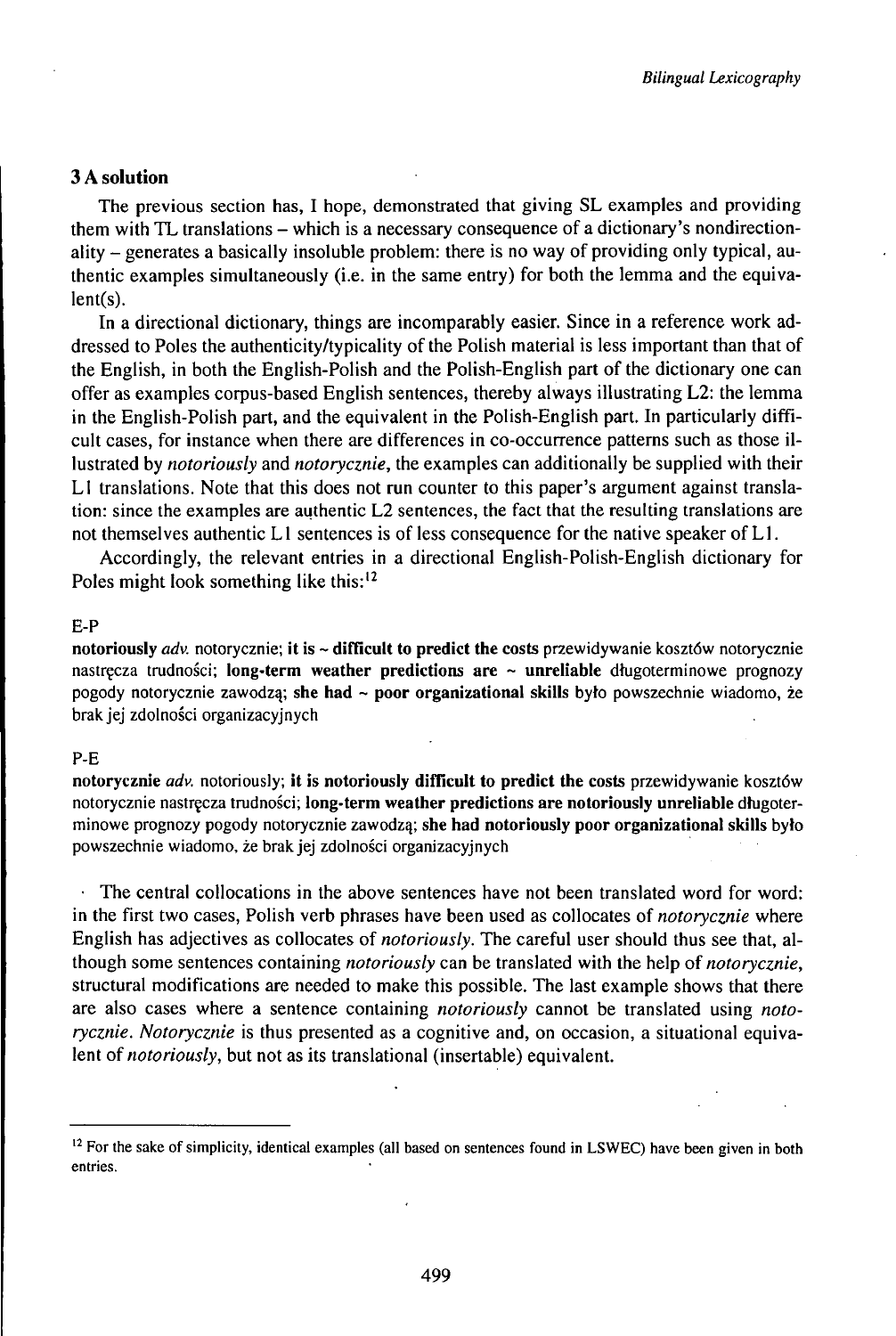Naturally, the content of 'the same' entries in a directional dictionary aimed at English speakers would need to be different. The PWNOP entry, which we have accepted above as basically adequate (cf. 2.1), could serve as a starting point. Expanding it slightly with data from the Polish corpus, we might end up with something like this:

#### E-P

**notoriously** *adv.* notorycznie; **ona notorycznie sig spóźnia/myli** she's notoriously late/wrong; **on notorycznie kłamie/sie upija** he's a notorious liar/drinker

### P-E

**notorycznie** *adv.* notoriously; **ona** ~ **sig spóźnia/myli** she's notoriously late/wrong; **on** ~ **kłamie/sig upija** he's a notorious liar/drinker

It is visible at a glance that less effort has been put into the construction of these entries than into the ones meant for a dictionary addressed to Poles. The reason is very simple: I have only ever worked on E-P-E dictionaries meant for speakers of Polish. If I were actually compiling an E-P-E dictionary targeted at the other audience, I would need to spend considerbaly more time on these items. The above proposal should thus be treated as no more than a first approximation, included here primarily for reasons of symmetry.

### **4 Concluding remarks**

Summing up, the (current) impossibility of giving authentic, typical examples in two languages at once provides one more argument in support of the frequently made claim that a bilingual dictionary cannot serve speakers of both languages equally well. It has to be stressed that the problem identified in this paper does not disappear in electronic works of reference. Although many undesirable consequences of non-directionality are less acute in electronic than in printed dictionaries (space is less of an issue, users have more control over what information they want to appear on the screen, etc), the electronic medium offers no principled improvements in the authenticity/typicality department. Unless (until?) parallel corpora are used as a matter of course for example extraction, only one of the two object languages of a bilingual dictionary can systematically be illustrated by fully typical examples.

#### **References**

#### **A. Dictionaries**

- Fisiak, J., Adamska-Sałaciak, A., Idzikowski, M., Jagła, E., Jankowski, M., Lew, R. (2004), *Longman Słownik współczesny angielsko-polski, polsko-angielski,* Harlow, Pearson Education Limited. (LSW)
- Gaeta, R. A. (ed.) (2002), *Longman Dicionário escolar inglês-português, português-inglês (Para estudantes brasileiros),* Harlow, Pearson Education Limited. (LDE)
- Linde-Usiekniewicz, J. (ed.) (2002), *PWN-Oxford Wielki słownik angielsko-polski. English-Polish Dictionary.* Warszawa, Wydawnictwo Naukowe PWN. (PWNOE)

Linde-Usiekniewicz, J. (ed.) (2004), *PWN-Oxford Wielkisłownikpolsko-angielski. Polish-English Dictionary.* 2004. Warszawa, Wydawnictwo Naukowe PWN. (PWNOP)